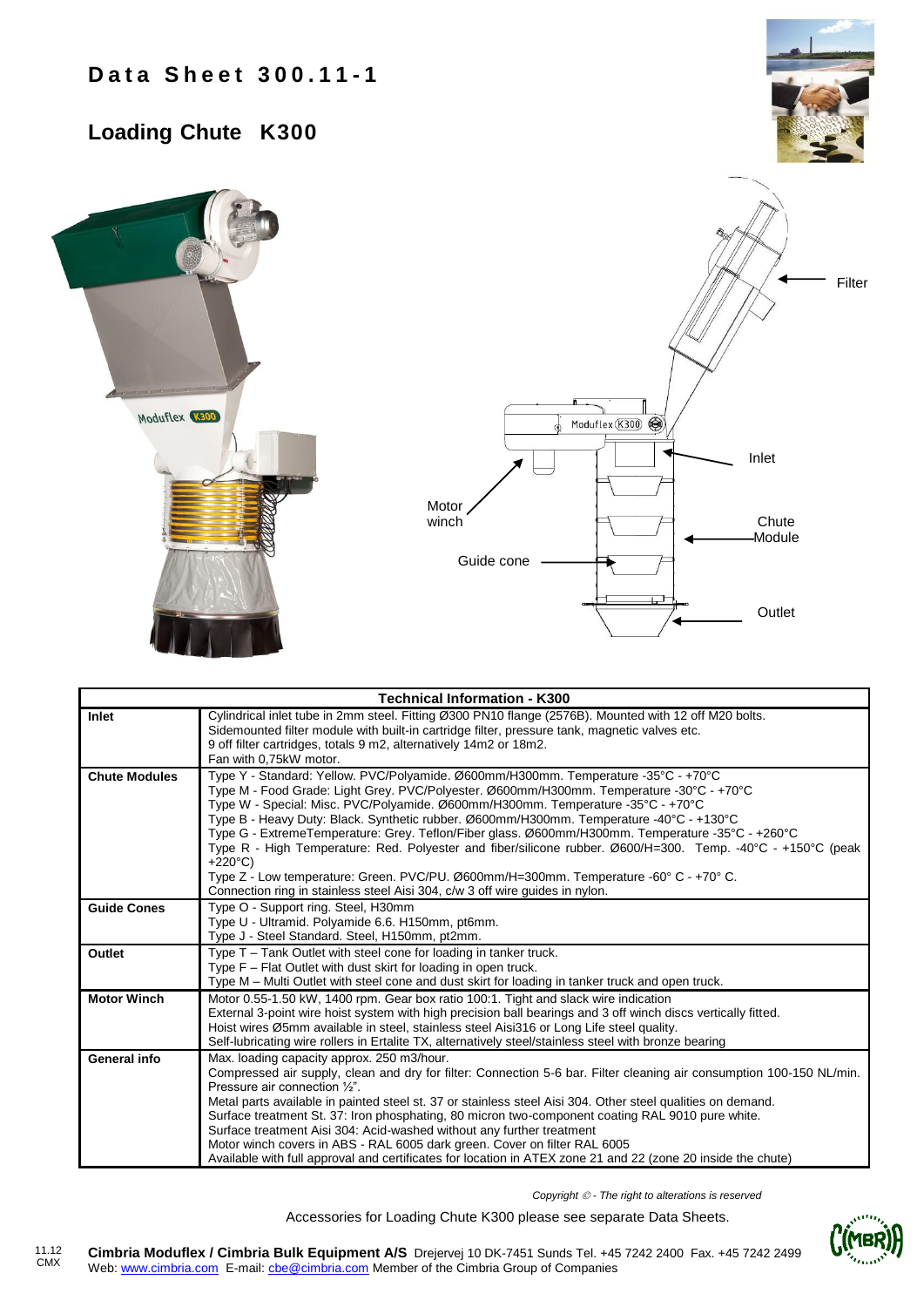

## **Loading Chute K300 – Dimension Sheet**

|                         | Outlet type TS                               |      |      |       |      |                                              | Outlet type FS |      |                |       |                                              | <b>Outlet type MS</b> |       |      |                |       |      |                |
|-------------------------|----------------------------------------------|------|------|-------|------|----------------------------------------------|----------------|------|----------------|-------|----------------------------------------------|-----------------------|-------|------|----------------|-------|------|----------------|
| Cone                    | <b>Ultramid</b><br><b>Steel/Support ring</b> |      |      |       |      | <b>Ultramid</b><br><b>Steel/Support ring</b> |                |      |                |       | <b>Ultramid</b><br><b>Steel/Support ring</b> |                       |       |      |                |       |      |                |
| М                       | L1                                           | L2   | L3   | L1    | L2   | L <sub>3</sub>                               | L1             | L2   | L <sub>3</sub> | L1    | L <sub>2</sub>                               | L3                    | L1    | L2   | L <sub>3</sub> | L1    | L2   | L <sub>3</sub> |
| 1                       | 795                                          | 533  | 262  | 795   | 533  | 262                                          | 810            | 548  | 262            | 810   | 548                                          | 262                   |       |      |                |       |      |                |
| $\overline{\mathbf{2}}$ | 1102                                         | 569  | 533  | 1102  | 578  | 524                                          | 1117           | 584  | 533            | 1117  | 593                                          | 524                   |       |      |                |       |      |                |
| 3                       | 1409                                         | 605  | 804  | 1409  | 623  | 786                                          | 1424           | 620  | 804            | 1424  | 638                                          | 786                   |       |      |                |       |      |                |
| 4                       | 1716                                         | 641  | 1075 | 1716  | 668  | 1048                                         | 1731           | 656  | 1075           | 1731  | 683                                          | 1048                  |       |      |                |       |      |                |
| 5                       | 2023                                         | 677  | 1346 | 2023  | 713  | 1310                                         | 2038           | 692  | 1346           | 2038  | 728                                          | 1310                  |       |      |                |       |      |                |
| 6                       | 2330                                         | 713  | 1617 | 2330  | 758  | 1572                                         | 2345           | 728  | 1617           | 2345  | 773                                          | 1572                  | 2630  | 1013 | 1617           | 2630  | 1058 | 1572           |
| 7                       | 2637                                         | 749  | 1888 | 2637  | 803  | 1834                                         | 2652           | 764  | 1888           | 2652  | 818                                          | 1834                  | 2937  | 1049 | 1888           | 2937  | 1103 | 1834           |
| 8                       | 2944                                         | 785  | 2159 | 2944  | 848  | 2096                                         | 2959           | 800  | 2159           | 2959  | 863                                          | 2096                  | 3244  | 1085 | 2159           | 3244  | 1148 | 2096           |
| 9                       | 3251                                         | 821  | 2430 | 3251  | 893  | 2358                                         | 3266           | 836  | 2430           | 3266  | 908                                          | 2358                  | 3551  | 1121 | 2430           | 3551  | 1193 | 2358           |
| 10                      | 3558                                         | 857  | 2701 | 3558  | 938  | 2620                                         | 3573           | 872  | 2701           | 3573  | 953                                          | 2620                  | 3858  | 1157 | 2701           | 3858  | 1238 | 2620           |
| 11                      | 3865                                         | 893  | 2972 | 3865  | 983  | 2882                                         | 3880           | 908  | 2972           | 3880  | 998                                          | 2882                  | 4165  | 1193 | 2972           | 4165  | 1283 | 2882           |
| 12                      | 4172                                         | 929  | 3243 | 4172  | 1028 | 3144                                         | 4187           | 944  | 3243           | 4187  | 1043                                         | 3144                  | 4472  | 1229 | 3243           | 4472  | 1328 | 3144           |
| 13                      | 4479                                         | 965  | 3514 | 4479  | 1073 | 3406                                         | 4494           | 980  | 3514           | 4494  | 1088                                         | 3406                  | 4779  | 1265 | 3514           | 4779  | 1373 | 3406           |
| 14                      | 4786                                         | 1001 | 3785 | 4786  | 1118 | 3668                                         | 4801           | 1016 | 3785           | 4801  | 1133                                         | 3668                  | 5086  | 1301 | 3785           | 5086  | 1418 | 3668           |
| 15                      | 5093                                         | 1037 | 4056 | 5093  | 1163 | 3930                                         | 5108           | 1052 | 4056           | 5108  | 1178                                         | 3930                  | 5393  | 1337 | 4056           | 5393  | 1463 | 3930           |
| 16                      | 5400                                         | 1073 | 4327 | 5400  | 1208 | 4192                                         | 5415           | 1088 | 4327           | 5415  | 1223                                         | 4192                  | 5700  | 1373 | 4327           | 5700  | 1508 | 4192           |
| 17                      | 5707                                         | 1109 | 4598 | 5707  | 1253 | 4454                                         | 5722           | 1124 | 4598           | 5722  | 1268                                         | 4454                  | 6007  | 1409 | 4598           | 6007  | 1553 | 4454           |
| 18                      | 6014                                         | 1145 | 4869 | 6014  | 1298 | 4716                                         | 6029           | 1160 | 4869           | 6029  | 1313                                         | 4716                  | 6314  | 1445 | 4869           | 6314  | 1598 | 4716           |
| 19                      | 6321                                         | 1181 | 5140 | 6321  | 1343 | 4978                                         | 6336           | 1196 | 5140           | 6336  | 1358                                         | 4978                  | 6621  | 1481 | 5140           | 6621  | 1643 | 4978           |
| 20                      | 6628                                         | 1217 | 5411 | 6628  | 1388 | 5240                                         | 6643           | 1232 | 5411           | 6643  | 1403                                         | 5240                  | 6928  | 1517 | 5411           | 6928  | 1688 | 5240           |
| 21                      | 6935                                         | 1253 | 5682 | 6935  | 1433 | 5502                                         | 6950           | 1268 | 5682           | 6950  | 1448                                         | 5502                  | 7235  | 1553 | 5682           | 7235  | 1733 | 5502           |
| 22                      | 7242                                         | 1289 | 5953 | 7242  | 1478 | 5764                                         | 7257           | 1304 | 5953           | 7257  | 1493                                         | 5764                  | 7542  | 1589 | 5953           | 7542  | 1778 | 5764           |
| 23                      | 7549                                         | 1325 | 6224 | 7549  | 1523 | 6026                                         | 7564           | 1340 | 6224           | 7564  | 1538                                         | 6026                  | 7849  | 1625 | 6224           | 7849  | 1823 | 6026           |
| 24                      | 7856                                         | 1361 | 6495 | 7856  | 1568 | 6288                                         | 7871           | 1376 | 6495           | 7871  | 1583                                         | 6288                  | 8156  | 1661 | 6495           | 8156  | 1868 | 6288           |
| 25                      | 8163                                         | 1397 | 6766 | 8163  | 1613 | 6550                                         | 8178           | 1412 | 6766           | 8178  | 1628                                         | 6550                  | 8463  | 1697 | 6766           | 8463  | 1913 | 6550           |
| 26                      | 8470                                         | 1433 | 7037 | 8470  | 1658 | 6812                                         | 8485           | 1448 | 7037           | 8485  | 1673                                         | 6812                  | 8770  | 1733 | 7037           | 8770  | 1958 | 6812           |
| 27                      | 8777                                         | 1469 | 7308 | 8777  | 1703 | 7074                                         | 8792           | 1484 | 7308           | 8792  | 1718                                         | 7074                  | 9077  | 1769 | 7308           | 9077  | 2003 | 7074           |
| 28                      | 9084                                         | 1505 | 7579 | 9084  | 1748 | 7336                                         | 9099           | 1520 | 7579           | 9099  | 1763                                         | 7336                  | 9384  | 1805 | 7579           | 9384  | 2048 | 7336           |
| 29                      | 9391                                         | 1541 | 7850 | 9391  | 1793 | 7598                                         | 9406           | 1556 | 7850           | 9406  | 1808                                         | 7598                  | 9691  | 1841 | 7850           | 9691  | 2093 | 7598           |
| 30                      | 9698                                         | 1577 | 8121 | 9698  | 1838 | 7860                                         | 9713           | 1592 | 8121           | 9713  | 1853                                         | 7860                  | 9998  | 1877 | 8121           | 9998  | 2138 | 7860           |
| 31                      | 10005                                        | 1613 | 8392 | 10005 | 1883 | 8122                                         | 10020          | 1628 | 8392           | 10020 | 1898                                         | 8122                  | 10305 | 1913 | 8392           | 10305 | 2183 | 8122           |
| 32                      | 10312                                        | 1649 | 8663 | 10312 | 1928 | 8384                                         | 10327          | 1664 | 8663           | 10327 | 1943                                         | 8384                  | 10612 | 1949 | 8663           | 10612 | 2228 | 8384           |
| 33                      | 10619                                        | 1685 | 8934 | 10619 | 1973 | 8646                                         | 10634          | 1700 | 8934           | 10634 | 1988                                         | 8646                  | 10919 | 1985 | 8934           | 10919 | 2273 | 8646           |
| 34                      | 10926                                        | 1721 | 9205 | 10926 | 2018 | 8908                                         | 10941          | 1736 | 9205           | 10941 | 2033                                         | 8908                  | 11226 | 2021 | 9205           | 11226 | 2318 | 8908           |
| 35                      | 11233                                        | 1757 | 9476 | 11233 | 2063 | 9170                                         | 11248          | 1772 | 9476           | 11248 | 2078                                         | 9170                  | 11533 | 2057 | 9476           | 11533 | 2363 | 9170           |